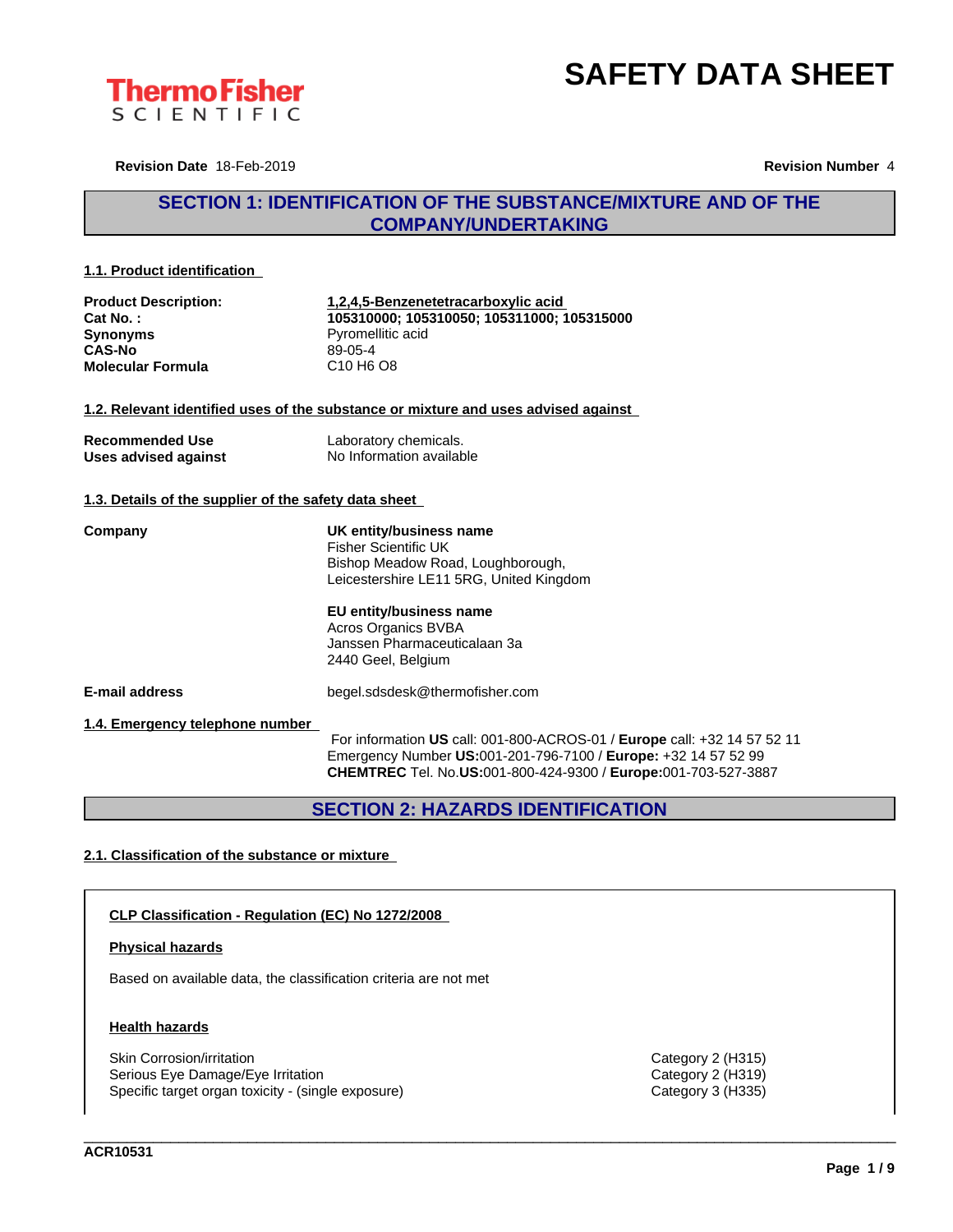$\_$  ,  $\_$  ,  $\_$  ,  $\_$  ,  $\_$  ,  $\_$  ,  $\_$  ,  $\_$  ,  $\_$  ,  $\_$  ,  $\_$  ,  $\_$  ,  $\_$  ,  $\_$  ,  $\_$  ,  $\_$  ,  $\_$  ,  $\_$  ,  $\_$  ,  $\_$  ,  $\_$  ,  $\_$  ,  $\_$  ,  $\_$  ,  $\_$  ,  $\_$  ,  $\_$  ,  $\_$  ,  $\_$  ,  $\_$  ,  $\_$  ,  $\_$  ,  $\_$  ,  $\_$  ,  $\_$  ,  $\_$  ,  $\_$  ,

#### **1,2,4,5-Benzenetetracarboxylic acid Revision Date** 18-Feb-2019

#### **Environmental hazards**

Based on available data, the classification criteria are not met

#### **2.2. Label elements**



**Signal Word Warning**

#### **Hazard Statements**

H335 - May cause respiratory irritation H315 - Causes skin irritation

H319 - Causes serious eye irritation

#### **Precautionary Statements**

P261 - Avoid breathing dust/ fume/ gas/ mist/ vapors/ spray P302 + P352 - IF ON SKIN: Wash with plenty of soap and water P280 - Wear protective gloves/ protective clothing/ eye protection/ face protection P305 + P351 + P338 - IF IN EYES: Rinse cautiously with water for several minutes. Remove contact lenses, if present and easy to do. Continue rinsing

#### **2.3. Other hazards**

No information available

## **SECTION 3: COMPOSITION/INFORMATION ON INGREDIENTS**

#### **3.1. Substances**

| <b>Component</b>                    | <b>CAS-No</b> | EC-No.            | Weight % | CLP Classification - Regulation (EC) No<br>1272/2008            |
|-------------------------------------|---------------|-------------------|----------|-----------------------------------------------------------------|
| 1,2,4,5-Benzenetetracarboxylic acid | 89-05-4       | EEC No. 201-879-5 | 96       | STOT SE 3 (H335)<br>Skin Irrit. 2 (H315)<br>Eye Irrit. 2 (H319) |

*Full text of Hazard Statements: see section 16*

## **SECTION 4: FIRST AID MEASURES**

### **4.1. Description of first aid measures**

**Eye Contact** Rinse immediately with plenty of water, also under the eyelids, for at least 15 minutes. Get medical attention.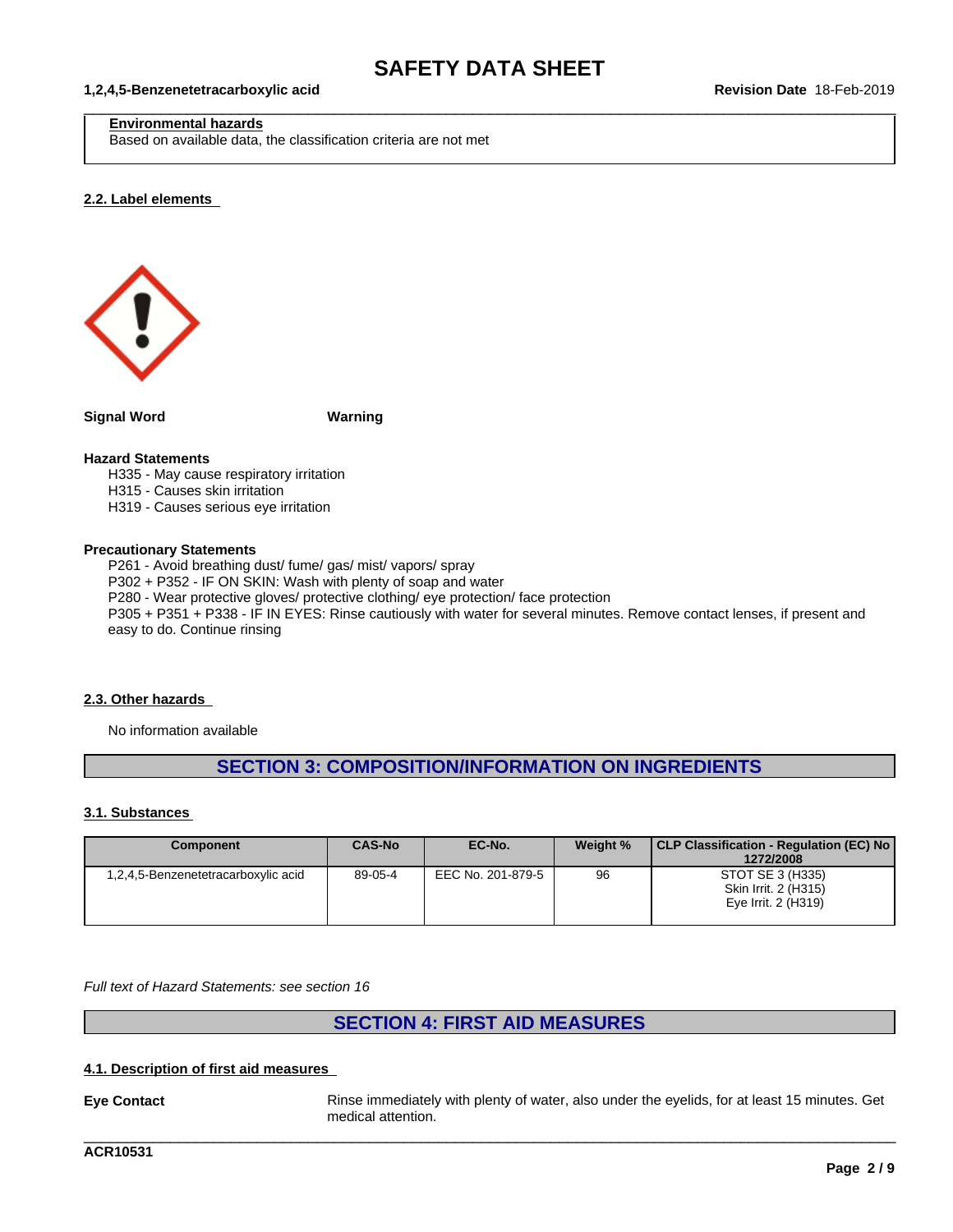$\_$  ,  $\_$  ,  $\_$  ,  $\_$  ,  $\_$  ,  $\_$  ,  $\_$  ,  $\_$  ,  $\_$  ,  $\_$  ,  $\_$  ,  $\_$  ,  $\_$  ,  $\_$  ,  $\_$  ,  $\_$  ,  $\_$  ,  $\_$  ,  $\_$  ,  $\_$  ,  $\_$  ,  $\_$  ,  $\_$  ,  $\_$  ,  $\_$  ,  $\_$  ,  $\_$  ,  $\_$  ,  $\_$  ,  $\_$  ,  $\_$  ,  $\_$  ,  $\_$  ,  $\_$  ,  $\_$  ,  $\_$  ,  $\_$  ,

#### **1,2,4,5-Benzenetetracarboxylic acid Revision Date** 18-Feb-2019

| <b>Skin Contact</b>                | Wash off immediately with soap and plenty of water while removing all contaminated<br>clothes and shoes. Obtain medical attention.                  |
|------------------------------------|-----------------------------------------------------------------------------------------------------------------------------------------------------|
| <b>Ingestion</b>                   | Clean mouth with water. Get medical attention.                                                                                                      |
| <b>Inhalation</b>                  | Remove from exposure, lie down. Move to fresh air. If not breathing, give artificial<br>respiration. Obtain medical attention.                      |
| Self-Protection of the First Aider | Ensure that medical personnel are aware of the material(s) involved, take precautions to<br>protect themselves and prevent spread of contamination. |
|                                    |                                                                                                                                                     |

#### **4.2. Most important symptoms and effects, both acute and delayed**

No information available.

#### **4.3. Indication of any immediate medical attention and special treatment needed**

**Notes to Physician** Treat symptomatically.

## **SECTION 5: FIREFIGHTING MEASURES**

#### **5.1. Extinguishing media**

#### **Suitable Extinguishing Media**

Water spray. Carbon dioxide (CO 2). Dry chemical. Chemical foam.

**Extinguishing media which must not be used for safety reasons** No information available.

#### **5.2. Special hazards arising from the substance or mixture**

Thermal decomposition can lead to release of irritating gases and vapors.

#### **Hazardous Combustion Products**

Carbon monoxide (CO), Carbon dioxide (CO2).

#### **5.3. Advice for firefighters**

As in any fire, wear self-contained breathing apparatus pressure-demand, MSHA/NIOSH (approved or equivalent) and full protective gear.

## **SECTION 6: ACCIDENTAL RELEASE MEASURES**

\_\_\_\_\_\_\_\_\_\_\_\_\_\_\_\_\_\_\_\_\_\_\_\_\_\_\_\_\_\_\_\_\_\_\_\_\_\_\_\_\_\_\_\_\_\_\_\_\_\_\_\_\_\_\_\_\_\_\_\_\_\_\_\_\_\_\_\_\_\_\_\_\_\_\_\_\_\_\_\_\_\_\_\_\_\_\_\_\_\_\_\_\_\_

#### **6.1. Personal precautions, protective equipment and emergency procedures**

Ensure adequate ventilation.

#### **6.2. Environmental precautions**

See Section 12 for additional ecological information.

#### **6.3. Methods and material for containment and cleaning up**

Avoid dust formation. Sweep up or vacuum up spillage and collect in suitable container for disposal.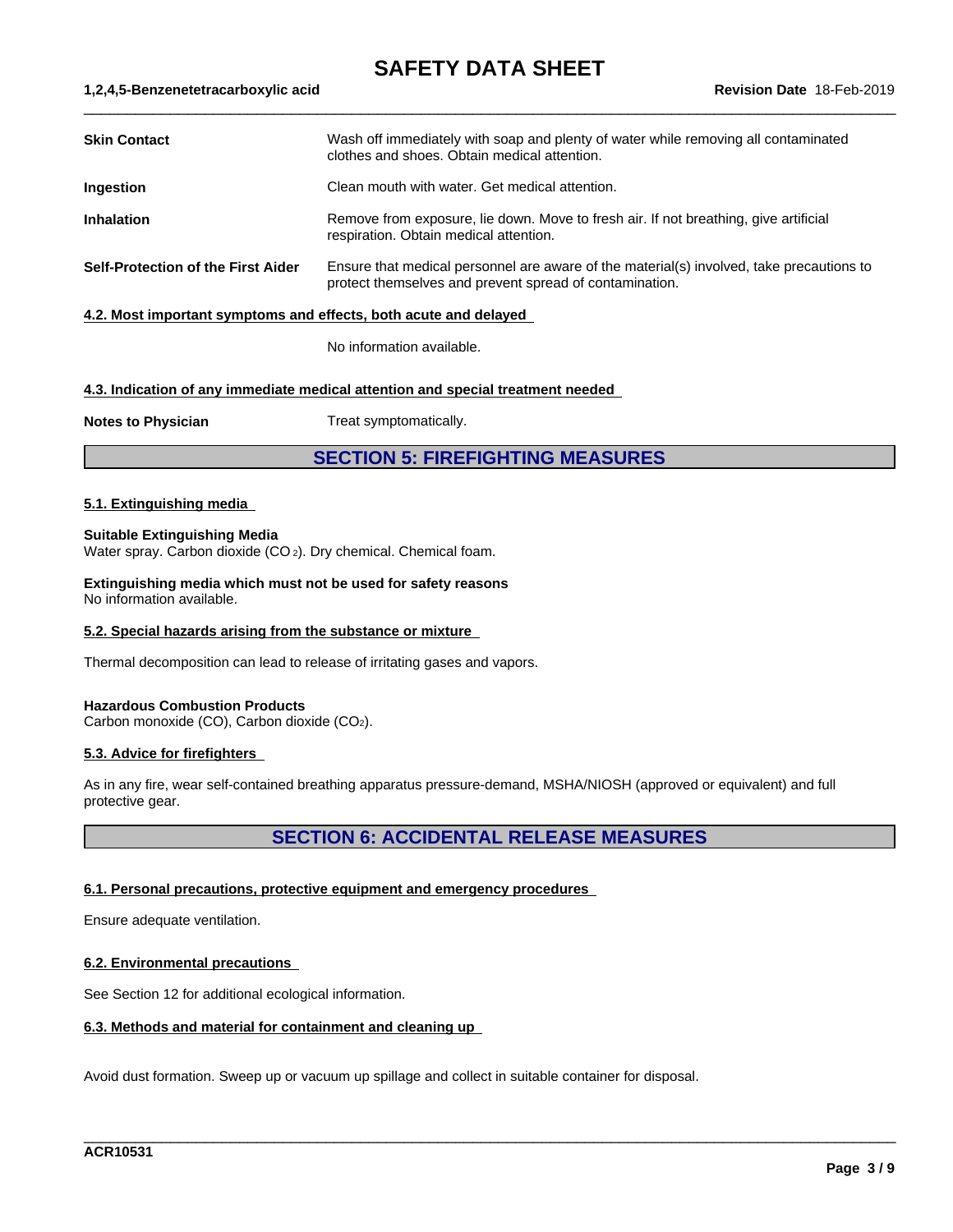$\_$  ,  $\_$  ,  $\_$  ,  $\_$  ,  $\_$  ,  $\_$  ,  $\_$  ,  $\_$  ,  $\_$  ,  $\_$  ,  $\_$  ,  $\_$  ,  $\_$  ,  $\_$  ,  $\_$  ,  $\_$  ,  $\_$  ,  $\_$  ,  $\_$  ,  $\_$  ,  $\_$  ,  $\_$  ,  $\_$  ,  $\_$  ,  $\_$  ,  $\_$  ,  $\_$  ,  $\_$  ,  $\_$  ,  $\_$  ,  $\_$  ,  $\_$  ,  $\_$  ,  $\_$  ,  $\_$  ,  $\_$  ,  $\_$  ,

#### **1,2,4,5-Benzenetetracarboxylic acid Revision Date** 18-Feb-2019

#### **6.4. Reference to other sections**

Refer to protective measures listed in Sections 8 and 13.

## **SECTION 7: HANDLING AND STORAGE**

#### **7.1. Precautions for safe handling**

Avoid contact with skin and eyes. Do not breathe dust.

#### **Hygiene Measures**

Handle in accordance with good industrial hygiene and safety practice. Keep away from food, drink and animal feeding stuffs. Do not eat, drink or smoke when using this product. Remove and wash contaminated clothing before re-use. Wash hands before breaks and at the end of workday.

#### **7.2. Conditions for safe storage, including any incompatibilities**

Keep in a dry, cool and well-ventilated place. Keep container tightly closed.

#### **7.3. Specific end use(s)**

Use in laboratories

### **SECTION 8: EXPOSURE CONTROLS/PERSONAL PROTECTION**

#### **8.1. Control parameters**

#### **Exposure limits**

This product, as supplied, does not contain any hazardous materials with occupational exposure limits established by the region specific regulatory bodies

#### **Biological limit values**

This product, as supplied, does not contain any hazardous materials with biological limits established by the region specific regulatory bodies

#### **Monitoring methods**

BS EN 14042:2003 Title Identifier: Workplace atmospheres. Guide for the application and use of procedures for the assessment of exposure to chemical and biological agents.

MDHS14/3 General methods for sampling and gravimetric analysis of respirable and inhalable dust

#### **Derived No Effect Level (DNEL)** No information available

| Route of exposure | Acute effects (local) | <b>Acute effects</b><br>(systemic) | <b>Chronic effects</b><br>(local) | <b>Chronic effects</b><br>(systemic) |
|-------------------|-----------------------|------------------------------------|-----------------------------------|--------------------------------------|
| Oral              |                       |                                    |                                   |                                      |
| Dermal            |                       |                                    |                                   |                                      |
| <b>Inhalation</b> |                       |                                    |                                   |                                      |

**Predicted No Effect Concentration** No information available. **(PNEC)**

#### **8.2. Exposure controls**

#### **Engineering Measures**

Ensure adequate ventilation, especially in confined areas. Ensure that eyewash stations and safety showers are close to the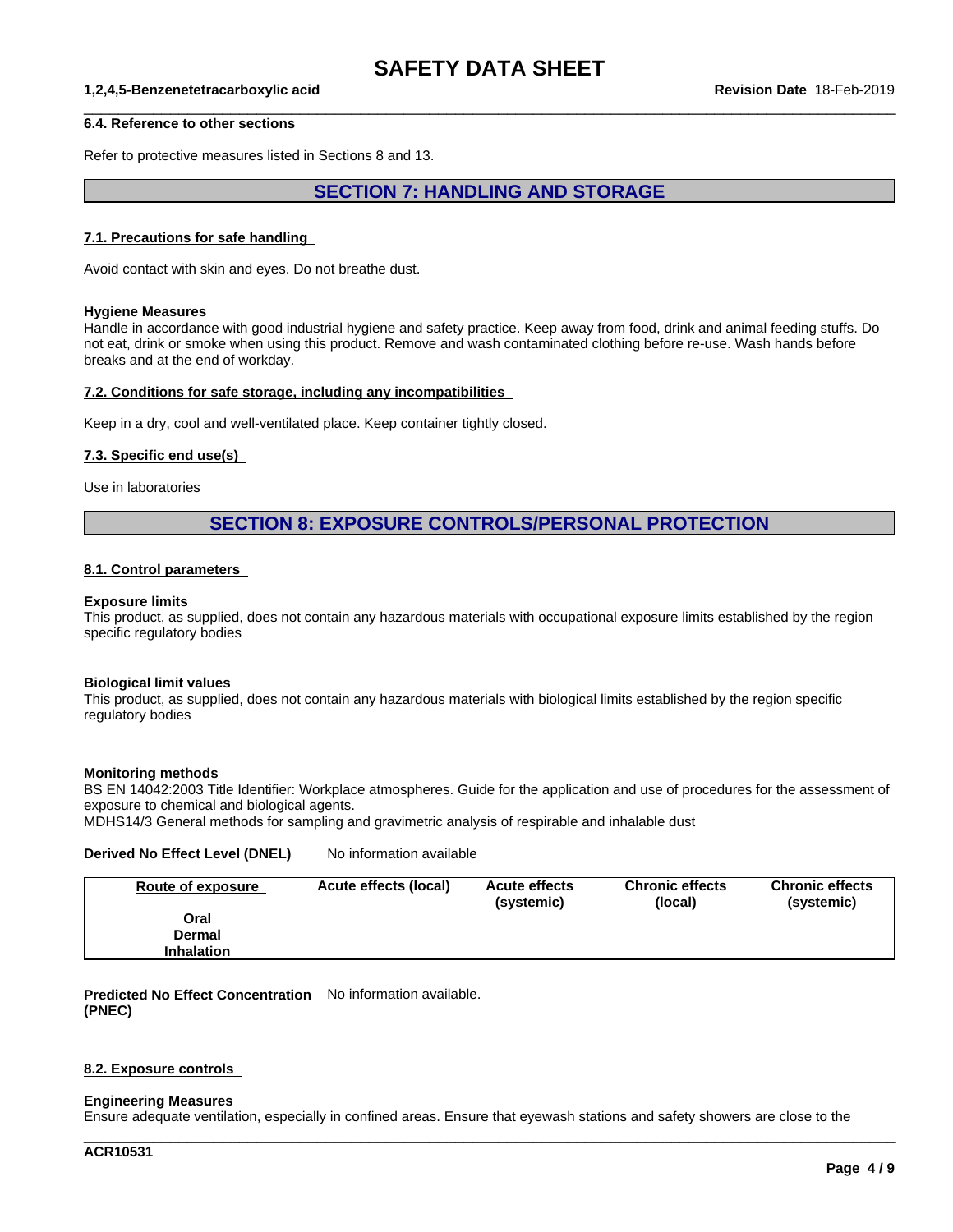$\_$  ,  $\_$  ,  $\_$  ,  $\_$  ,  $\_$  ,  $\_$  ,  $\_$  ,  $\_$  ,  $\_$  ,  $\_$  ,  $\_$  ,  $\_$  ,  $\_$  ,  $\_$  ,  $\_$  ,  $\_$  ,  $\_$  ,  $\_$  ,  $\_$  ,  $\_$  ,  $\_$  ,  $\_$  ,  $\_$  ,  $\_$  ,  $\_$  ,  $\_$  ,  $\_$  ,  $\_$  ,  $\_$  ,  $\_$  ,  $\_$  ,  $\_$  ,  $\_$  ,  $\_$  ,  $\_$  ,  $\_$  ,  $\_$  ,

#### **1,2,4,5-Benzenetetracarboxylic acid Revision Date** 18-Feb-2019

## workstation location.

Wherever possible, engineering control measures such as the isolation or enclosure of the process, the introduction of process or equipment changes to minimise release or contact, and the use of properly designed ventilation systems, should be adopted to control hazardous materials at source

| <b>Hand Protection</b><br>Protective gloves<br><b>Breakthrough time</b><br><b>Glove thickness</b><br><b>EU standard</b><br><b>Glove material</b><br><b>Glove comments</b><br>Natural rubber<br>See manufacturers<br>EN 374<br>(minimum requirement)<br>Butyl rubber<br>recommendations<br>Nitrile rubber<br>Neoprene<br><b>PVC</b><br>Skin and body protection<br>Wear appropriate protective gloves and clothing to prevent skin exposure<br>Inspect gloves before use.<br>Please observe the instructions regarding permeability and breakthrough time which are provided by the supplier of the gloves.<br>(Refer to manufacturer/supplier for information)<br>Ensure gloves are suitable for the task: Chemical compatability, Dexterity, Operational conditions, User susceptibility, e.g.<br>sensitisation effects, also take into consideration the specific local conditions under which the product is used, such as the danger<br>Remove gloves with care avoiding skin contamination.<br>No protective equipment is needed under normal use conditions.<br><b>Respiratory Protection</b> | Personal protective equipment<br><b>Eye Protection</b> | Goggles (European standard - EN 166) |  |
|-----------------------------------------------------------------------------------------------------------------------------------------------------------------------------------------------------------------------------------------------------------------------------------------------------------------------------------------------------------------------------------------------------------------------------------------------------------------------------------------------------------------------------------------------------------------------------------------------------------------------------------------------------------------------------------------------------------------------------------------------------------------------------------------------------------------------------------------------------------------------------------------------------------------------------------------------------------------------------------------------------------------------------------------------------------------------------------------------------|--------------------------------------------------------|--------------------------------------|--|
|                                                                                                                                                                                                                                                                                                                                                                                                                                                                                                                                                                                                                                                                                                                                                                                                                                                                                                                                                                                                                                                                                                     |                                                        |                                      |  |
|                                                                                                                                                                                                                                                                                                                                                                                                                                                                                                                                                                                                                                                                                                                                                                                                                                                                                                                                                                                                                                                                                                     |                                                        |                                      |  |
|                                                                                                                                                                                                                                                                                                                                                                                                                                                                                                                                                                                                                                                                                                                                                                                                                                                                                                                                                                                                                                                                                                     | of cuts, abrasion.                                     |                                      |  |
| Use a NIOSH/MSHA or European Standard EN 136 approved respirator if exposure limits<br>Large scale/emergency use<br>are exceeded or if irritation or other symptoms are experienced                                                                                                                                                                                                                                                                                                                                                                                                                                                                                                                                                                                                                                                                                                                                                                                                                                                                                                                 |                                                        |                                      |  |

**Small scale/Laboratory use** Maintain adequate ventilation

**Environmental exposure controls** No information available.

## **SECTION 9: PHYSICAL AND CHEMICAL PROPERTIES**

#### **9.1. Information on basic physical and chemical properties**

| Appearance                   | Light yellow                      |                                          |  |
|------------------------------|-----------------------------------|------------------------------------------|--|
| <b>Physical State</b>        | Powder Solid                      |                                          |  |
| Odor                         | No information available          |                                          |  |
| <b>Odor Threshold</b>        | No data available                 |                                          |  |
| рH                           | No information available          |                                          |  |
| <b>Melting Point/Range</b>   | 281 - 284.5 °C / 537.8 - 544.1 °F |                                          |  |
| <b>Softening Point</b>       | No data available                 |                                          |  |
| <b>Boiling Point/Range</b>   | No information available          |                                          |  |
| <b>Flash Point</b>           | No information available          | <b>Method -</b> No information available |  |
| <b>Evaporation Rate</b>      | Not applicable                    | Solid                                    |  |
| Flammability (solid,gas)     | No information available          |                                          |  |
| <b>Explosion Limits</b>      | No data available                 |                                          |  |
| <b>Vapor Pressure</b>        | No data available                 |                                          |  |
| <b>Vapor Density</b>         | Not applicable                    | Solid                                    |  |
| Specific Gravity / Density   | No data available                 |                                          |  |
| <b>Bulk Density</b>          | No data available                 |                                          |  |
| <b>Water Solubility</b>      | 1.5 G/100ML WATER (20°C)          |                                          |  |
| Solubility in other solvents | No information available          |                                          |  |
|                              |                                   |                                          |  |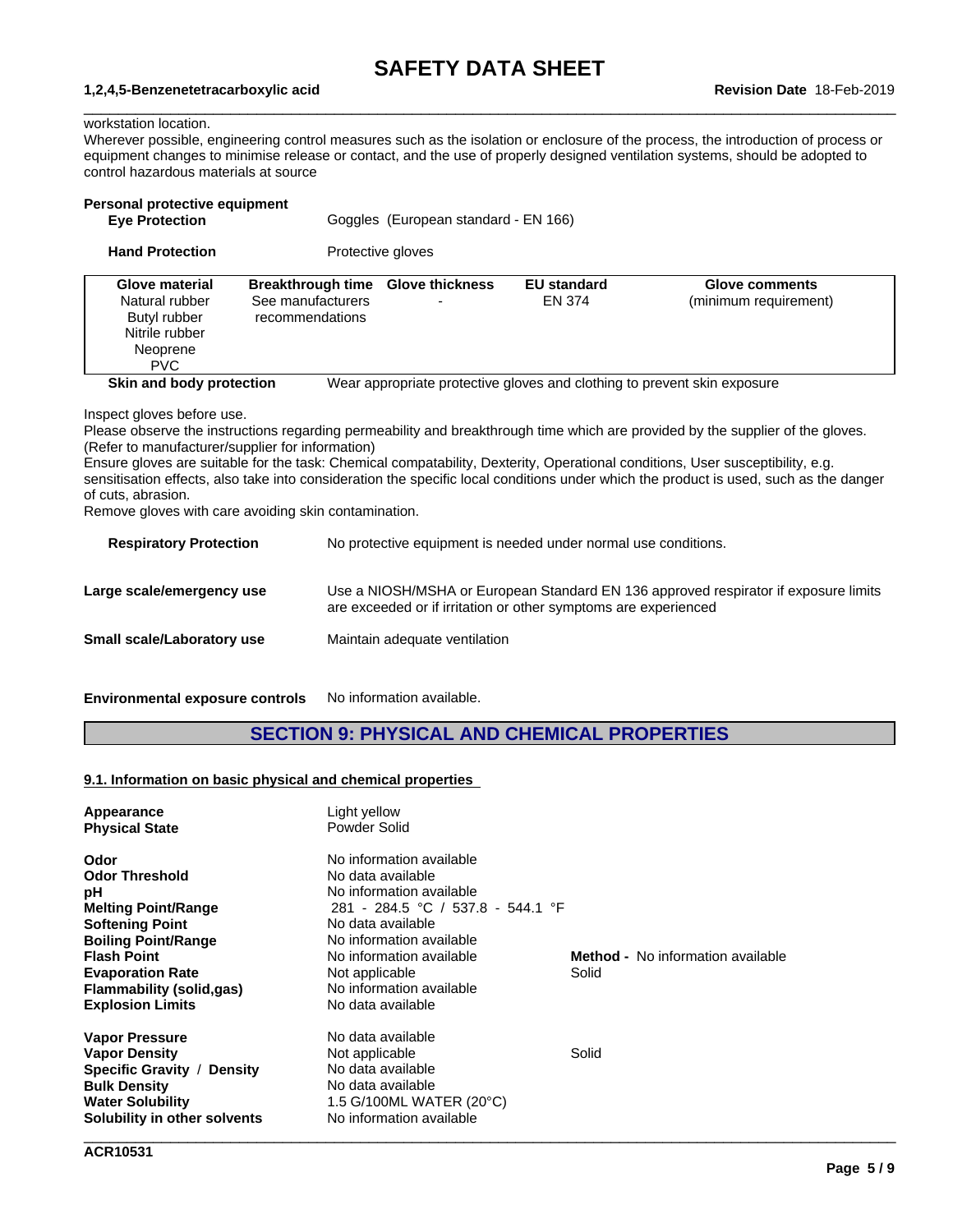$\_$  ,  $\_$  ,  $\_$  ,  $\_$  ,  $\_$  ,  $\_$  ,  $\_$  ,  $\_$  ,  $\_$  ,  $\_$  ,  $\_$  ,  $\_$  ,  $\_$  ,  $\_$  ,  $\_$  ,  $\_$  ,  $\_$  ,  $\_$  ,  $\_$  ,  $\_$  ,  $\_$  ,  $\_$  ,  $\_$  ,  $\_$  ,  $\_$  ,  $\_$  ,  $\_$  ,  $\_$  ,  $\_$  ,  $\_$  ,  $\_$  ,  $\_$  ,  $\_$  ,  $\_$  ,  $\_$  ,  $\_$  ,  $\_$  ,

#### **1,2,4,5-Benzenetetracarboxylic acid Revision Date** 18-Feb-2019

| <b>Partition Coefficient (n-octanol/water)</b> |                                               |       |  |  |
|------------------------------------------------|-----------------------------------------------|-------|--|--|
| <b>Autoignition Temperature</b>                |                                               |       |  |  |
| <b>Decomposition Temperature</b>               | No data available                             |       |  |  |
| <b>Viscosity</b>                               | Not applicable                                | Solid |  |  |
| <b>Explosive Properties</b>                    | No information available                      |       |  |  |
| <b>Oxidizing Properties</b>                    | No information available                      |       |  |  |
| 9.2. Other information                         |                                               |       |  |  |
| <b>Molecular Formula</b>                       | C <sub>10</sub> H <sub>6</sub> O <sub>8</sub> |       |  |  |
| <b>Molecular Weight</b>                        | 254.15                                        |       |  |  |

## **SECTION 10: STABILITY AND REACTIVITY**

|  | 10.1. Reactivity |
|--|------------------|
|  |                  |

**10.1. Reactivity** None known, based on information available

**10.2. Chemical stability**

Stable under normal conditions.

- **10.3. Possibility of hazardous reactions**
- **Hazardous Polymerization** No information available.<br> **Hazardous Reactions** No information available. **Hazardous Reactions**
- **10.4. Conditions to avoid**

- Incompatible products.
- **10.5. Incompatible materials**

Strong oxidizing agents. Strong bases.

**10.6. Hazardous decomposition products**

Carbon monoxide (CO). Carbon dioxide (CO2).

## **SECTION 11: TOXICOLOGICAL INFORMATION**

\_\_\_\_\_\_\_\_\_\_\_\_\_\_\_\_\_\_\_\_\_\_\_\_\_\_\_\_\_\_\_\_\_\_\_\_\_\_\_\_\_\_\_\_\_\_\_\_\_\_\_\_\_\_\_\_\_\_\_\_\_\_\_\_\_\_\_\_\_\_\_\_\_\_\_\_\_\_\_\_\_\_\_\_\_\_\_\_\_\_\_\_\_\_

#### **11.1. Information on toxicologicaleffects**

| <b>Product Information</b>                                                  | No acute toxicity information is available for this product |
|-----------------------------------------------------------------------------|-------------------------------------------------------------|
| (a) acute toxicity;<br>Oral<br><b>Dermal</b><br><b>Inhalation</b>           | No data available<br>No data available<br>No data available |
| (b) skin corrosion/irritation;                                              | Category 2                                                  |
| (c) serious eye damage/irritation;                                          | Category 2                                                  |
| (d) respiratory or skin sensitization;<br><b>Respiratory</b><br><b>Skin</b> | No data available<br>No data available                      |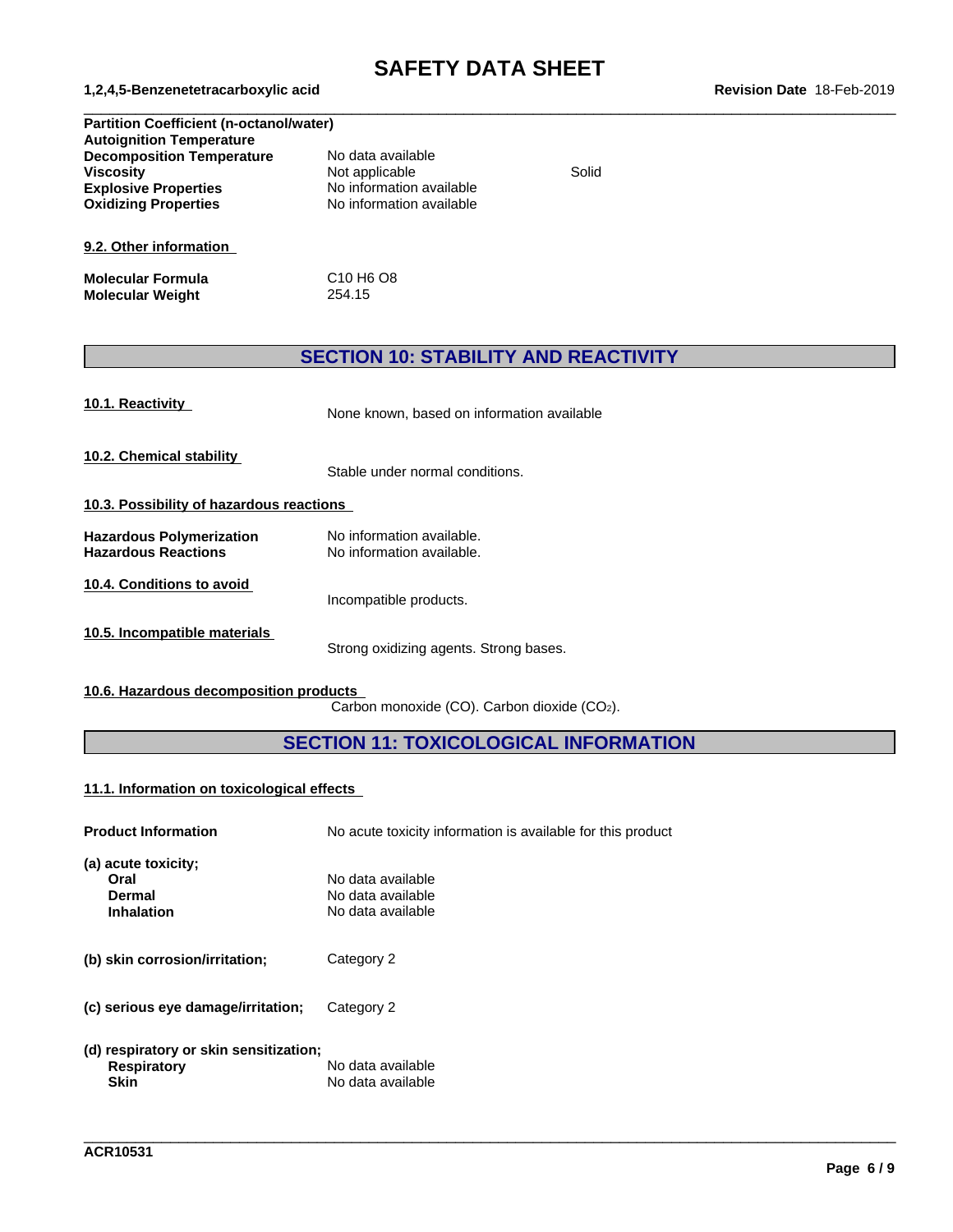| No data available<br>No data available<br>There are no known carcinogenic chemicals in this product<br>No data available<br>Category 3<br>Respiratory system.<br><b>Results / Target organs</b><br>No data available<br>None known.<br><b>Target Organs</b><br>Not applicable<br>Solid |                             |  |
|----------------------------------------------------------------------------------------------------------------------------------------------------------------------------------------------------------------------------------------------------------------------------------------|-----------------------------|--|
|                                                                                                                                                                                                                                                                                        | (e) germ cell mutagenicity; |  |
|                                                                                                                                                                                                                                                                                        | (f) carcinogenicity;        |  |
|                                                                                                                                                                                                                                                                                        |                             |  |
|                                                                                                                                                                                                                                                                                        | (g) reproductive toxicity;  |  |
|                                                                                                                                                                                                                                                                                        | (h) STOT-single exposure;   |  |
|                                                                                                                                                                                                                                                                                        |                             |  |
|                                                                                                                                                                                                                                                                                        | (i) STOT-repeated exposure; |  |
|                                                                                                                                                                                                                                                                                        |                             |  |
|                                                                                                                                                                                                                                                                                        | (j) aspiration hazard;      |  |

**Symptoms / effects,both acute and** No information available **delayed**

## **SECTION 12: ECOLOGICAL INFORMATION**

# **12.1. Toxicity**

**Ecotoxicity effects** Contains no substances known to be hazardous to the environment or that are not degradable in waste water treatment plants.

| 12.2. Persistence and degradability<br><b>Persistence</b>                                                                                        | Soluble in water, Persistence is unlikely, based on information available.                                                                                                                                    |
|--------------------------------------------------------------------------------------------------------------------------------------------------|---------------------------------------------------------------------------------------------------------------------------------------------------------------------------------------------------------------|
| 12.3. Bioaccumulative potential                                                                                                                  | Bioaccumulation is unlikely                                                                                                                                                                                   |
| 12.4. Mobility in soil                                                                                                                           | The product is water soluble, and may spread in water systems Will likely be mobile in the<br>environment due to its water solubility. Highly mobile in soils                                                 |
| 12.5. Results of PBT and vPvB<br>assessment                                                                                                      | No data available for assessment.                                                                                                                                                                             |
| 12.6. Other adverse effects<br><b>Endocrine Disruptor Information</b><br><b>Persistent Organic Pollutant</b><br><b>Ozone Depletion Potential</b> | This product does not contain any known or suspected endocrine disruptors<br>This product does not contain any known or suspected substance<br>This product does not contain any known or suspected substance |

## **SECTION 13: DISPOSAL CONSIDERATIONS**

#### **13.1. Waste treatment methods**

| Waste from Residues / Unused | Waste is classified as hazardous. Dispose of in accordance with the European Directives |
|------------------------------|-----------------------------------------------------------------------------------------|
| <b>Products</b>              | on waste and hazardous waste. Dispose of in accordance with local regulations.          |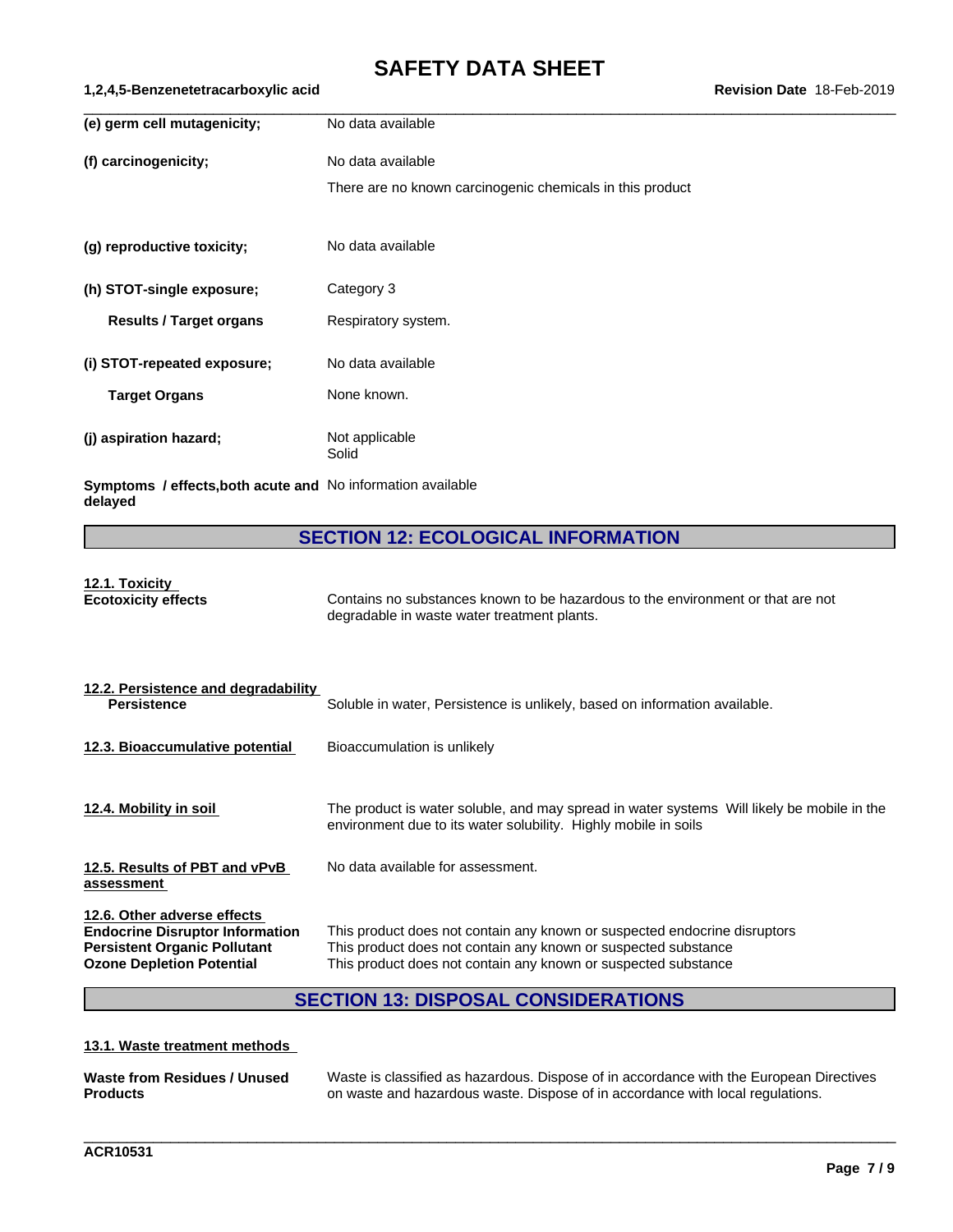| 1,2,4,5-Benzenetetracarboxylic acid<br>Revision Date 18-Feb-2019                                                          |                                                                                                                                  |  |  |  |  |  |  |
|---------------------------------------------------------------------------------------------------------------------------|----------------------------------------------------------------------------------------------------------------------------------|--|--|--|--|--|--|
| <b>Contaminated Packaging</b>                                                                                             | Dispose of this container to hazardous or special waste collection point.                                                        |  |  |  |  |  |  |
| European Waste Catalogue (EWC)                                                                                            | According to the European Waste Catalogue, Waste Codes are not product specific, but<br>application specific.                    |  |  |  |  |  |  |
| <b>Other Information</b>                                                                                                  | Waste codes should be assigned by the user based on the application for which the product<br>was used. Do not empty into drains. |  |  |  |  |  |  |
|                                                                                                                           | <b>SECTION 14: TRANSPORT INFORMATION</b>                                                                                         |  |  |  |  |  |  |
| <b>IMDG/IMO</b>                                                                                                           | Not regulated                                                                                                                    |  |  |  |  |  |  |
| 14.1. UN number<br>14.2. UN proper shipping name<br>14.3. Transport hazard class(es)<br>14.4. Packing group               |                                                                                                                                  |  |  |  |  |  |  |
| <b>ADR</b>                                                                                                                | Not regulated                                                                                                                    |  |  |  |  |  |  |
| 14.1. UN number<br>14.2. UN proper shipping name<br>14.3. Transport hazard class(es)<br>14.4. Packing group               |                                                                                                                                  |  |  |  |  |  |  |
| <b>IATA</b>                                                                                                               | Not regulated                                                                                                                    |  |  |  |  |  |  |
| 14.1. UN number<br>14.2. UN proper shipping name<br>14.3. Transport hazard class(es)<br>14.4. Packing group               |                                                                                                                                  |  |  |  |  |  |  |
| 14.5. Environmental hazards                                                                                               | No hazards identified                                                                                                            |  |  |  |  |  |  |
| 14.6. Special precautions for user                                                                                        | No special precautions required                                                                                                  |  |  |  |  |  |  |
| 14.7. Transport in bulk according to Not applicable, packaged goods<br>Annex II of MARPOL73/78 and the<br><b>IBC Code</b> |                                                                                                                                  |  |  |  |  |  |  |

## **15.1. Safety, health and environmental regulations/legislation specific for the substance or mixture**

**International Inventories** X = listed.

| <b>Component</b>                                                | <b>EINECS</b>  | <b>ELINCS</b> | <b>NLP</b> | <b>TSCA</b> | <b>DSL</b> | <b>NDSL</b> | <b>PICCS</b> | <b>ENCS</b> | <b>IECSC</b> | <b>AICS</b> | <b>KECL</b> |
|-----------------------------------------------------------------|----------------|---------------|------------|-------------|------------|-------------|--------------|-------------|--------------|-------------|-------------|
| 14 O A E D.<br>.5-Benzenetetracarboxvlil<br>-4<br>، ک. ا<br>־יש | 1-879-5<br>201 |               |            |             |            |             |              |             |              |             | KE-0264     |
| c acid                                                          |                |               |            |             |            |             |              |             |              |             |             |

\_\_\_\_\_\_\_\_\_\_\_\_\_\_\_\_\_\_\_\_\_\_\_\_\_\_\_\_\_\_\_\_\_\_\_\_\_\_\_\_\_\_\_\_\_\_\_\_\_\_\_\_\_\_\_\_\_\_\_\_\_\_\_\_\_\_\_\_\_\_\_\_\_\_\_\_\_\_\_\_\_\_\_\_\_\_\_\_\_\_\_\_\_\_

## **National Regulations**

Take note of Control of Substances Hazardous to Health Regulations (COSHH) 2002 and 2005 Amendment.

## **15.2. Chemical safety assessment**